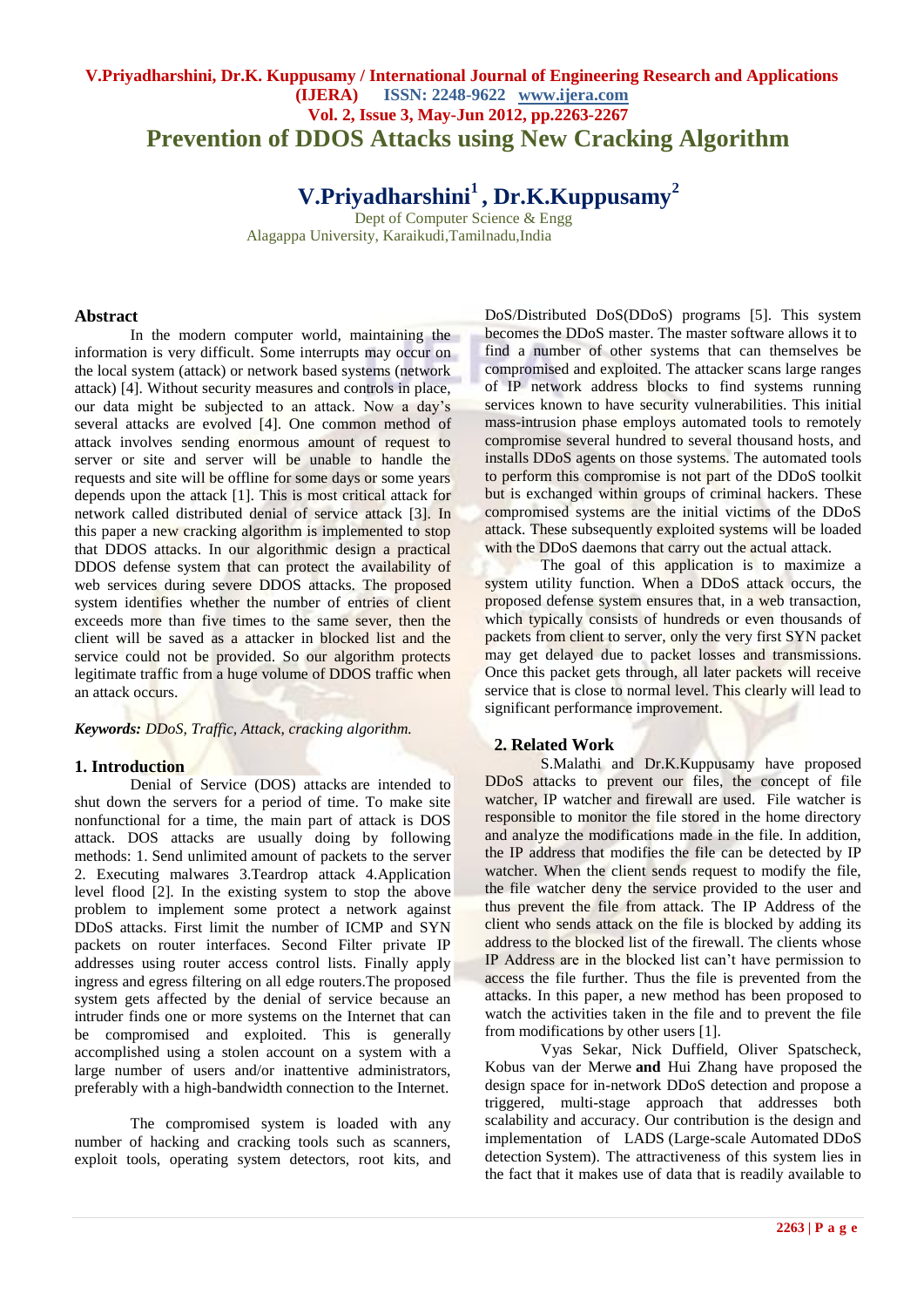#### **V.Priyadharshini, Dr.K. Kuppusamy / International Journal of Engineering Research and Applications (IJERA) ISSN: 2248-9622 www.ijera.com Vol. 2, Issue 3, May-Jun 2012, pp.**

an ISP, namely, SNMP and Net flow feeds from routers, without dependence on proprietary Hardware solutions. We report our experiences using LADS to detect DDoS attacks in a tier-1 ISP [6].

# **3. Methodology**

# **3.1. New Cracking Algorithm**

Due to increase in number of users on internet, many people want to attack other system resources. Competitors also want to make their web site more popular than others. So they want to attack the service of other's web site. They keep on logon to a particular web site more times, and then service provided by the web server performance keeps degraded. To avoid that one, this application maintains a status table. In that it keeps the IP addresses of current users and their status. If the particular IP address has been signed on for a first time, it makes the status as genuine user. For 2, 3, 4 it marks as Normal user. For the fifth time it makes the particular IP address status as Attacker. In the time calculations we are only consider 5 times. User wish to server increase the time depends up on the application. After that, the user cannot allow get the service of that particular web site. The service is denied to that particular IP address.

#### **3.2. Algorithmic steps 3.2.1 Packet Filter**

Packet filters act by inspecting the "packets" which transfer between computers on the Internet. If a packet matches the packet filter's set of rules,

the packet filter will drop (silently discard) the packet, or reject it (discard it, and send "error responses" to the source). It is observed that a web transaction typically consists of hundreds or even thousands of packets sent from a client to a server. During a DDos attack, since the packets will be randomly dropped at high probability, each of these packets will go through a long delay due to TCP timeouts and retransmissions. Consequently, that total page download time in a transaction can take hours. Such service quality is of little or no use to clients. In contrast, our defense system ensures that, throughout a web transaction, only very first packet from a client may get delayed. All later packets will be protected and served. We show that this allow a decent percentage of legitimate clients to receive a reasonable level of service.

#### **3.2.2 MAC Generator**

 MAC Generator distinguishes the packets that contain genuine source IP addresses from those that contain spoofed address. Once the very first TCP SYN packet of a client gets through, the proposed system immediately redirects the client to a pseudo-IP address (still belonging to the website) and port number pair, through a standard HTTP URL redirect message. Certain bits from this IP address and the port number pair will serve as the Message Authentication code (MAC) for the client's IP address.

MAC is a symmetric authentication scheme that allows a party A, which shares a secret key k with another party A, which shares a secret key k with another party B, to

authenticate a message M sent to B with a signature MAC (M, k) has the property that, with overwhelming probability, no one can forge it without knowing the secret key k. Next we are verifying the secret key to prevent attackers who are using genuine address or spoofed address. Since a legitimate client uses its real IP address to communicate with the server, it will receive the HTTP redirect message (hence the MAC). So, all its future packets will have the correct MACs inside their destination IP addresses and thus be protected. The DDoS traffic with spoofed IP addresses, on the other hand, will be filtered because the attackers will not receive the MAC sent to them. So, this technique effectively separates legitimate traffic from DDoS traffic with spoofed IP addresses.

# **3.2.3 IP Handler**

When an attackers using genuine address, the proxy server uses the Deficit Round Robin algorithm to collect the address of the client request. if an attacker sends packets much faster than its fair share, the scheduling policy will drop its excess traffic. More Over, for each genuine IP address, the system will perform accounting on the number of packets that reach the firewall but are dropped by the scheduler; its IP address will be blacklisted.

# **New Cracking algorithm**

**Start the Process H=Maintain the IP address History; U=User enter into the website; I=Store the Each Client IP address; Check each time U in server, If (I==H)**

**{ Else If(I<5)**

**{ IP=Get the IP address; MAC 1=IP+MAC // Read Previous MAC Algorithm Server=MAC1; Client=MAC1; If (Server=Client) {**

**Accept the request from the client Send the response for the request.**

**Else**

**}**

**{**

} **}**

**Add the User.IP to the Attacker List, Print : "Access Denied"**

#### **} Else**

**{ Accept the request from the IP Send the response for the request. }**

# **End**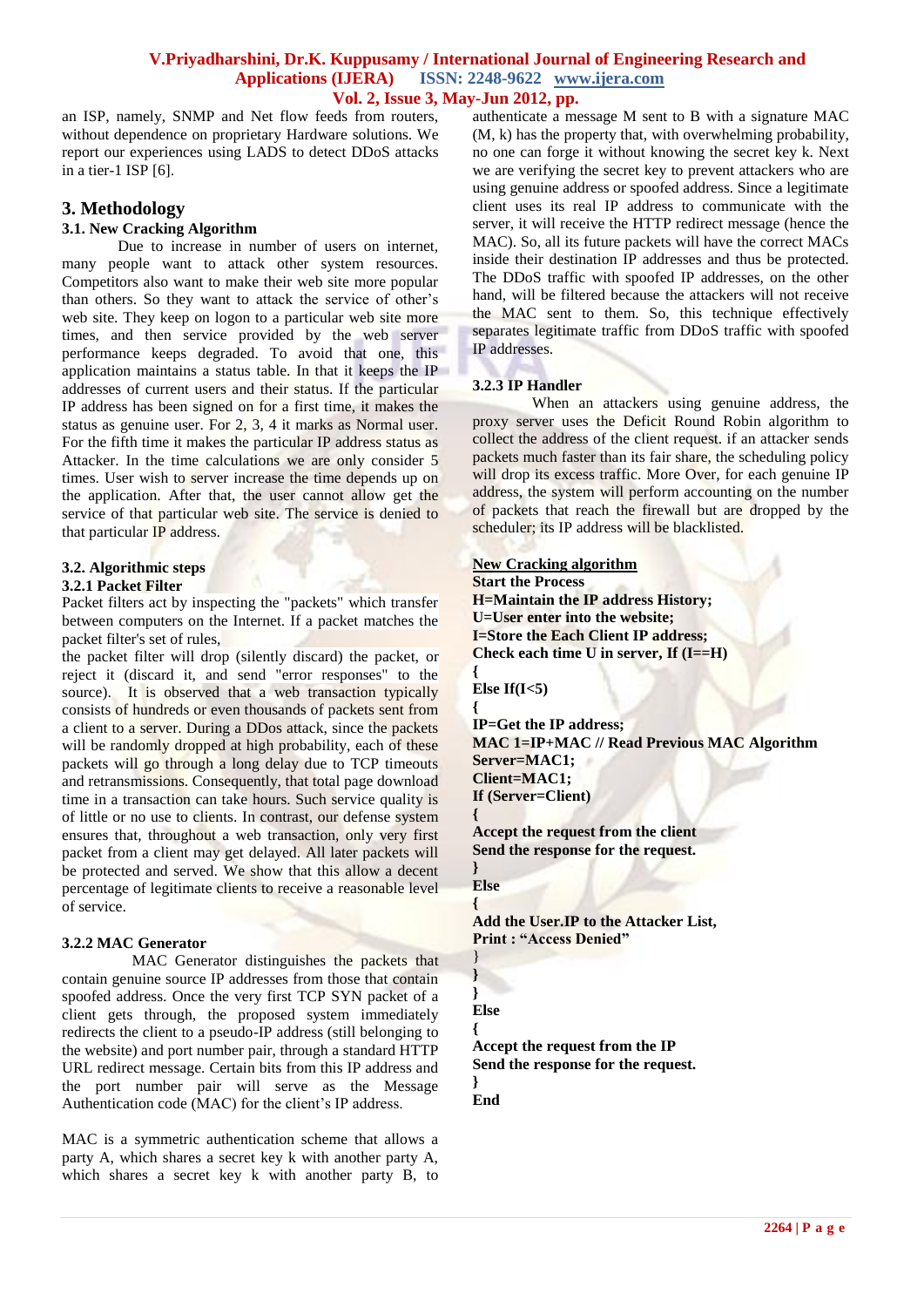# **V.Priyadharshini, Dr.K. Kuppusamy / International Journal of Engineering Research and Applications (IJERA) ISSN: 2248-9622 www.ijera.com Vol. 2, Issue 3, May-Jun 2012, pp.2263-2267**

**4. Implementation:** New cracking algorithm basic functions as follows.

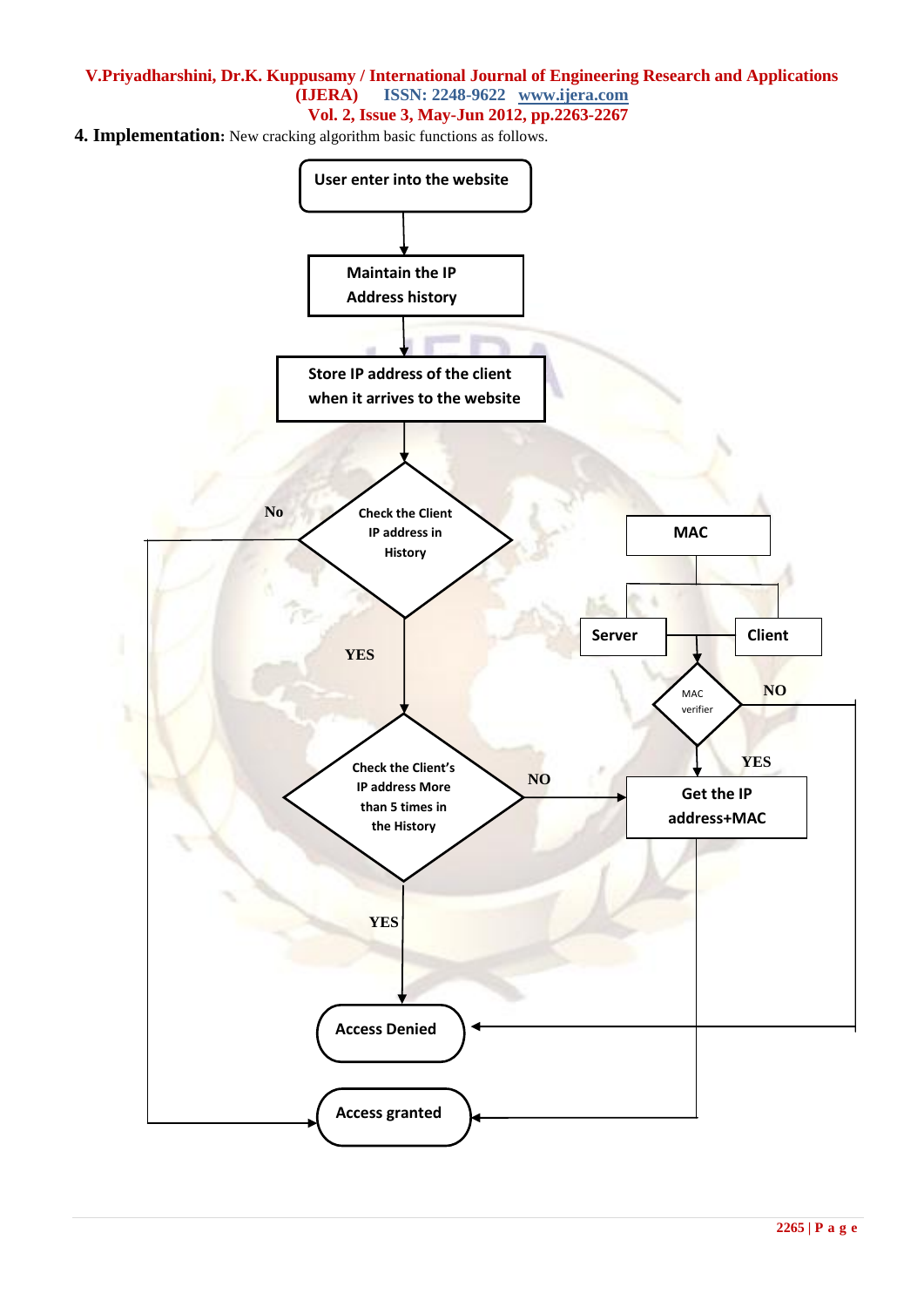# **5. Results and Discussion**

The experimental results of this paper are carried out by several attackers list and the website. The browser updates each time the history of the user and at the same time the information of the history are provided with the information such as Mac address, Time, and IP Address. Based on the IP Address, each time the user arrived at the website is analyzed. When the new user enters into the site continuously, the new cracking algorithm to determine whether the user is DDoS attacker. At the same time our experimental result obtains without any attacker or any DDoS prevention. In that situation what is sate of web server is calculated. And also when the attacker is allowed to access the website, the status of the web server also calculated. And also the attacker list is maintained and checked the user with the list. If the attacker is found, the access is denied by New cracking Algorithm. In this situation, the web server status also calculated. This is very useful for the users to determine the efficiency of our proposed algorithm named as New Cracking Algorithm**.** So in this algorithm to use the DDoS to prevent the server from accessing the server and interruption of the performance in server is distribute successfully in this system

#### **6. Conclusion**

In this paper we have proposed the Procedure made to tackle the continuous Problems occur in the internet services. In the proposed cracking algorithm for user friendly in domain and the capacity to store user profiles and profiles and sending them to the server component aided by computer speed high memory capacity and accuracy. This have the advantage of differentiating the clients from the attackers those who tries to affect the server function by posting requests in a large amount for unwanted reasons. This can be used for creating defenses for attacks require monitoring dynamic network activities. The basic idea behind the proposed system is to isolate and protect the web server from huge volumes of DDoS request when an attack occurs. In particular, we propose a DDoS defense system for protecting the web services. When a DDoS attack occurs, the proposed defense system ensures that, in a web related server information are managed without corruption. This newly designed system that effectively gives the availability of web services even during severe DDoS attacks. Our system is practical and easily deployable because it is transparent to both web servers and clients and is fully compatible with all existing network protocols.

# **7. References**

- [1] An effective prevention of attacks using giTime frequency algorithm under ddos by Dr.K.Kuppusamy,S.Malathi, International Journal of Network Security & Its Applications (IJNSA), Vol.3, No.6, November 2011.
- [2] BARFORD, P., KLINE, J., PLONKA, D., AND RON, A. A Signal Analysis of Network Traffic Anomalies. In Proc. Of ACM/USENIX IMW (2002).
- [3] BRUTLAG, J. D. Aberrant Behavior Detection in Time Series for Network Monitoring. In Proc. of USENIX LISA (2000).
- [4]. Exploiting P2P Systems for DDoS Attacks by Naoum Naoumov and Keith Ross, Department of Computer and Information Science Polytechnic University, Brooklyn, NY 11201.
- [5] Trends in Denial of Service Attack Technology CERT® Coordination Center Kevin J. Houle, CERT/CC George M. Weaver, CERT/CC In collaboration with: Neil Long Rob Thomas v1.0 - October 2001.
- [6]. Large-scale Automated DDoS detection System by Vyas Sekar Carnegie Mellon University Nick Duffield AT&T Labs-Research Oliver Spatscheck AT&T Labs-Research-Annual Tech '06: 2006 USENIX Annual Technical Conference
- [7] J. Li, J. Mirkovic, M. Wang, P. Reiher, and L. Zhang. SAVE: source address validity enforcement protocol. In INFOCOM, June 2002.
- [8] Bremler-Barr and H. Levy. Spooling prevention method. In Proc. IEEE INFOCOM, Miami, FL, March 2005.
- [9] K. Park and H. Lee. On the effectiveness of routebased packet filtering for distributed DoS attack prevention in power-law internets. In Proc. ACM SIGCOMM, San Diego, CA, August2001.
- [10] F. Baker. Requirements for IP version 4 routers. RFC 1812, June 1995.
- [11] C. Jin, H. Wang, and K. Shin. Hop-count filtering: an effective defense against spoofed ddos traffic. In Proceedings of the 10th ACM conference on Computer and communications security,October 2003.
- [12] Team Cymru. The team cymru bogon route server project. http: //www.cymru.com/BGP/bogonrs. html.